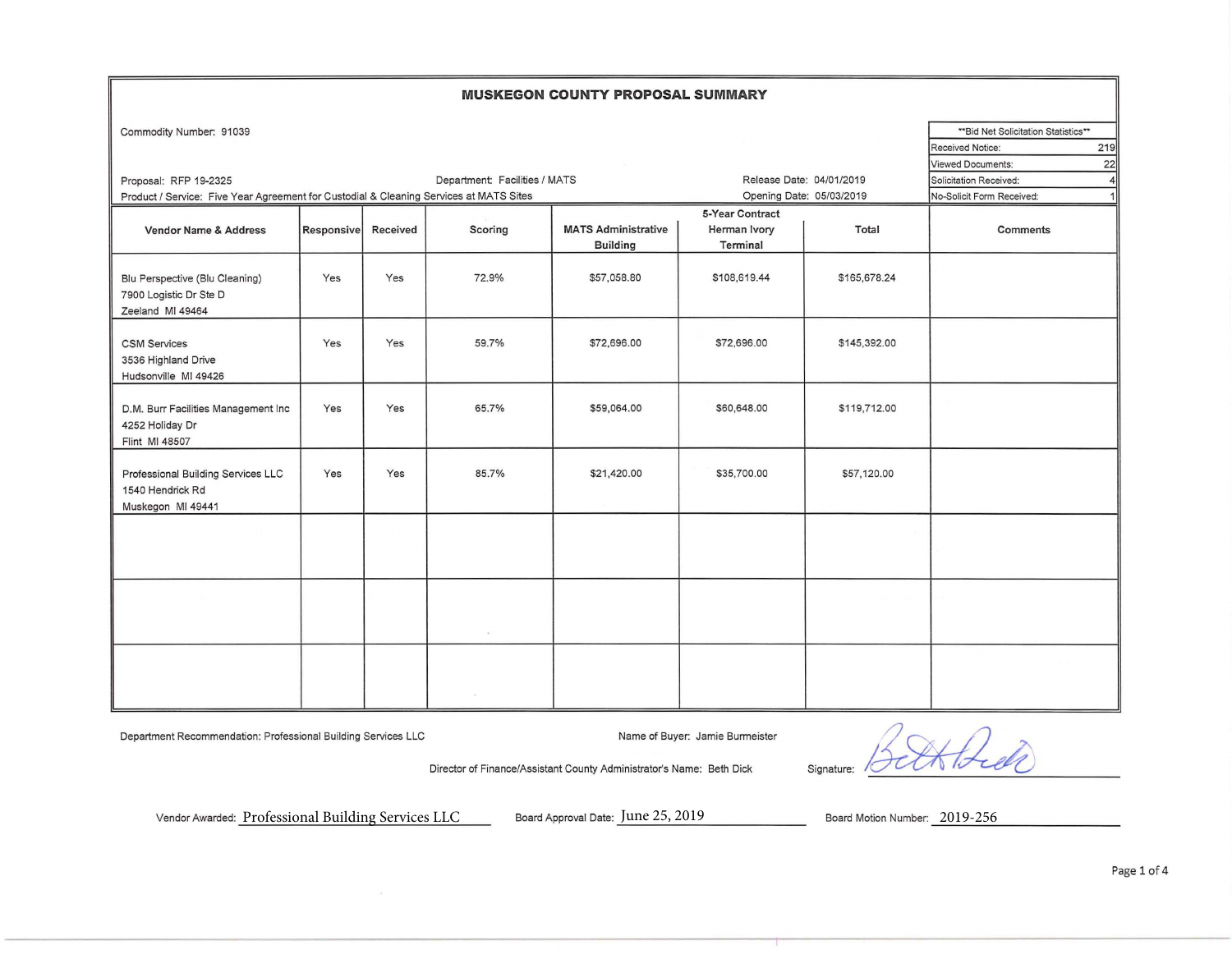| <b>MUSKEGON COUNTY PROPOSAL SUMMARY</b>                                                |                            |                               |             |                            |              |                                      |     |
|----------------------------------------------------------------------------------------|----------------------------|-------------------------------|-------------|----------------------------|--------------|--------------------------------------|-----|
| Commodity Number: 91039                                                                |                            |                               |             |                            |              | ** Bid Net Solicitation Statistics** |     |
|                                                                                        |                            |                               |             |                            |              | Received Notice:                     | 219 |
|                                                                                        |                            |                               |             |                            |              | Viewed Documents:                    | 22  |
| Proposal: RFP 19-2325                                                                  |                            | Department: Facilities / MATS |             | Release Date: 04/01/2019   |              | Solicitation Received:               |     |
| Product / Service: Five Year Agreement for Custodial & Cleaning Services at MATS Sites |                            |                               |             | Opening Date: 05/03/2019   |              | No-Solicit Form Received:            |     |
|                                                                                        | 1st-Year Contract          |                               |             | 2nd-Year Contract          |              |                                      |     |
| Vendor Name & Address                                                                  | <b>MATS Administrative</b> | Herman Ivory                  | Total       | <b>MATS Administrative</b> | Herman Ivory | Total                                |     |
|                                                                                        | <b>Building</b>            | Terminal                      |             | <b>Building</b>            | Terminal     |                                      |     |
| Blu Perspective (Blu Cleaning)<br>7900 Logistic Dr Ste D<br>Zeeland MI 49464           | \$11,208.00                | \$21,336.00                   | \$32,544.00 | \$11,208.00                | \$21,336.00  | \$32,544.00                          |     |
| <b>CSM Services</b><br>3536 Highland Drive<br>Hudsonville MI 49426                     | \$14,424.00                | \$14,424.00                   | \$28,848.00 | \$14,424.00                | \$14,424.00  | \$28,848.00                          |     |
| D.M. Burr Facilities Management Inc<br>4252 Holiday Dr<br>Flint MI 48507               | \$11,448.00                | \$11,904.00                   | \$23,352.00 | \$11,628.00                | \$12,084.00  | \$23,712.00                          |     |
| Professional Building Services LLC<br>1540 Hendrick Rd<br>Muskegon MI 49441            | \$4,284.00                 | \$7,140.00                    | \$11,424.00 | \$4,284.00                 | \$7,140.00   | \$11,424.00                          |     |
|                                                                                        |                            |                               |             |                            |              |                                      |     |
|                                                                                        |                            |                               |             |                            |              |                                      |     |
|                                                                                        |                            |                               |             |                            |              |                                      |     |

 $\sim$   $\sim$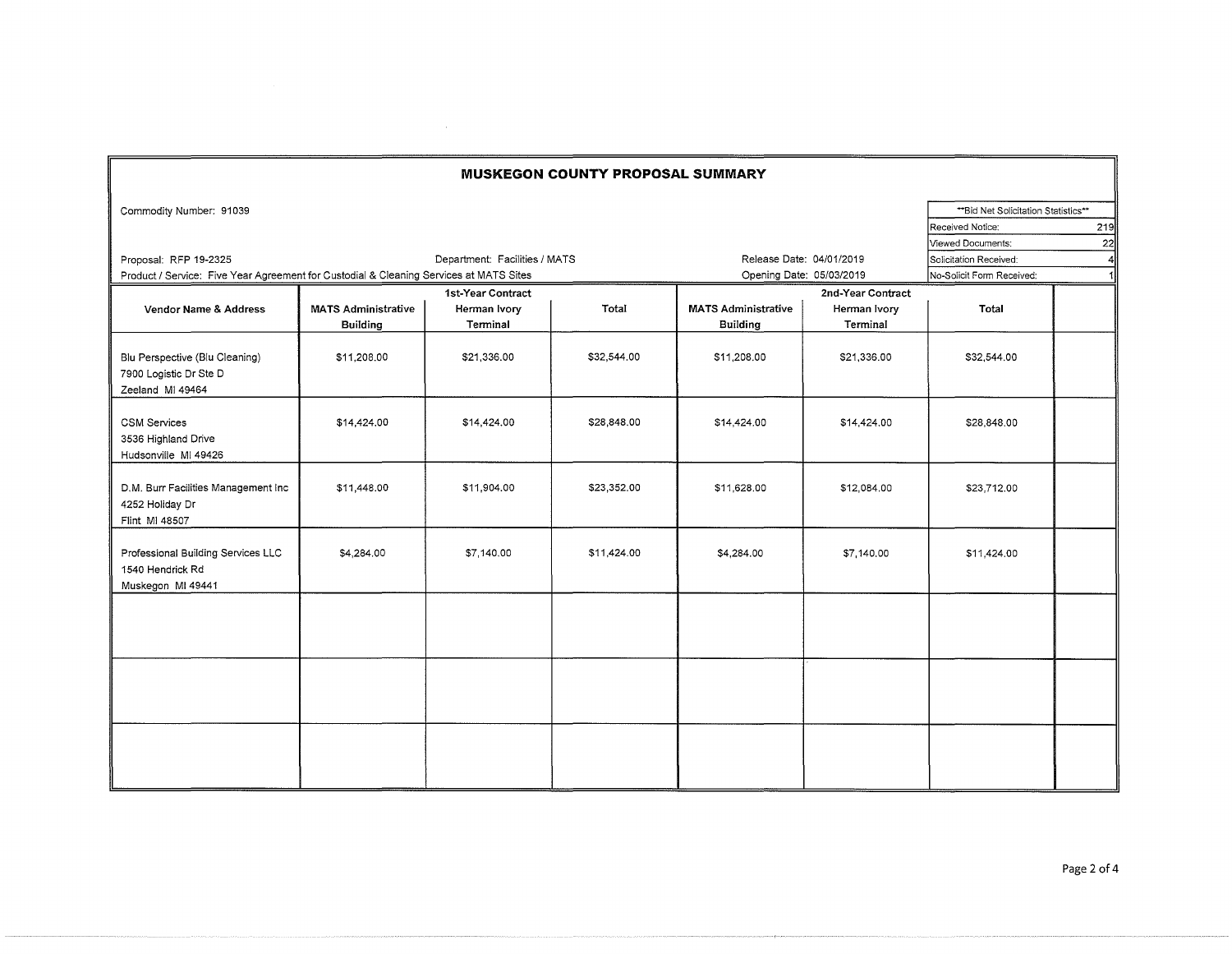| <b>MUSKEGON COUNTY PROPOSAL SUMMARY</b>                                      |                                                                                        |                          |             |                                               |                          |                                      |     |
|------------------------------------------------------------------------------|----------------------------------------------------------------------------------------|--------------------------|-------------|-----------------------------------------------|--------------------------|--------------------------------------|-----|
| Commodity Number: 91039                                                      |                                                                                        |                          |             |                                               |                          | ** Bid Net Solicitation Statistics** |     |
|                                                                              |                                                                                        |                          |             |                                               |                          | Received Notice:                     | 219 |
|                                                                              |                                                                                        |                          |             |                                               |                          | Viewed Documents:                    | 22  |
| Department: Facilities / MATS<br>Proposal: RFP 19-2325                       |                                                                                        |                          |             | Release Date: 04/01/2019                      |                          | Solicitation Received:               |     |
|                                                                              | Product / Service: Five Year Agreement for Custodial & Cleaning Services at MATS Sites |                          |             | Opening Date: 05/03/2019                      |                          | No-Solicit Form Received:            |     |
|                                                                              | 3rd-Year Contract                                                                      |                          |             | 4th-Year Contract                             |                          |                                      |     |
| Vendor Name & Address                                                        | <b>MATS Administrative</b><br><b>Building</b>                                          | Herman Ivory<br>Terminal | Total       | <b>MATS Administrative</b><br><b>Building</b> | Herman Ivory<br>Terminal | Total                                |     |
| Blu Perspective (Blu Cleaning)<br>7900 Logistic Dr Ste D<br>Zeeland MI 49464 | \$11,208.00                                                                            | \$21,336.00              | \$32,544.00 | \$11,544.24                                   | \$21,976.08              | \$33,520.32                          |     |
| <b>CSM Services</b><br>3536 Highland Drive<br>Hudsonville MI 49426           | \$14,424.00                                                                            | \$14,424.00              | \$28,848.00 | \$14,712.00                                   | \$14,712.00              | \$29,424.00                          |     |
| D.M. Burr Facilities Management Inc<br>4252 Holiday Dr<br>Flint MI 48507     | \$11,808.00                                                                            | \$12,036.00              | \$23,844.00 | \$12,000.00                                   | \$12,216.00              | \$24,216.00                          |     |
| Professional Building Services LLC<br>1540 Hendrick Rd<br>Muskegon MI 49441  | \$4,284.00                                                                             | \$7,140.00               | \$11,424.00 | \$4,284.00                                    | \$7,140.00               | \$11,424.00                          |     |
|                                                                              |                                                                                        |                          |             |                                               |                          |                                      |     |
|                                                                              |                                                                                        |                          |             |                                               |                          |                                      |     |
|                                                                              |                                                                                        |                          |             |                                               |                          |                                      |     |